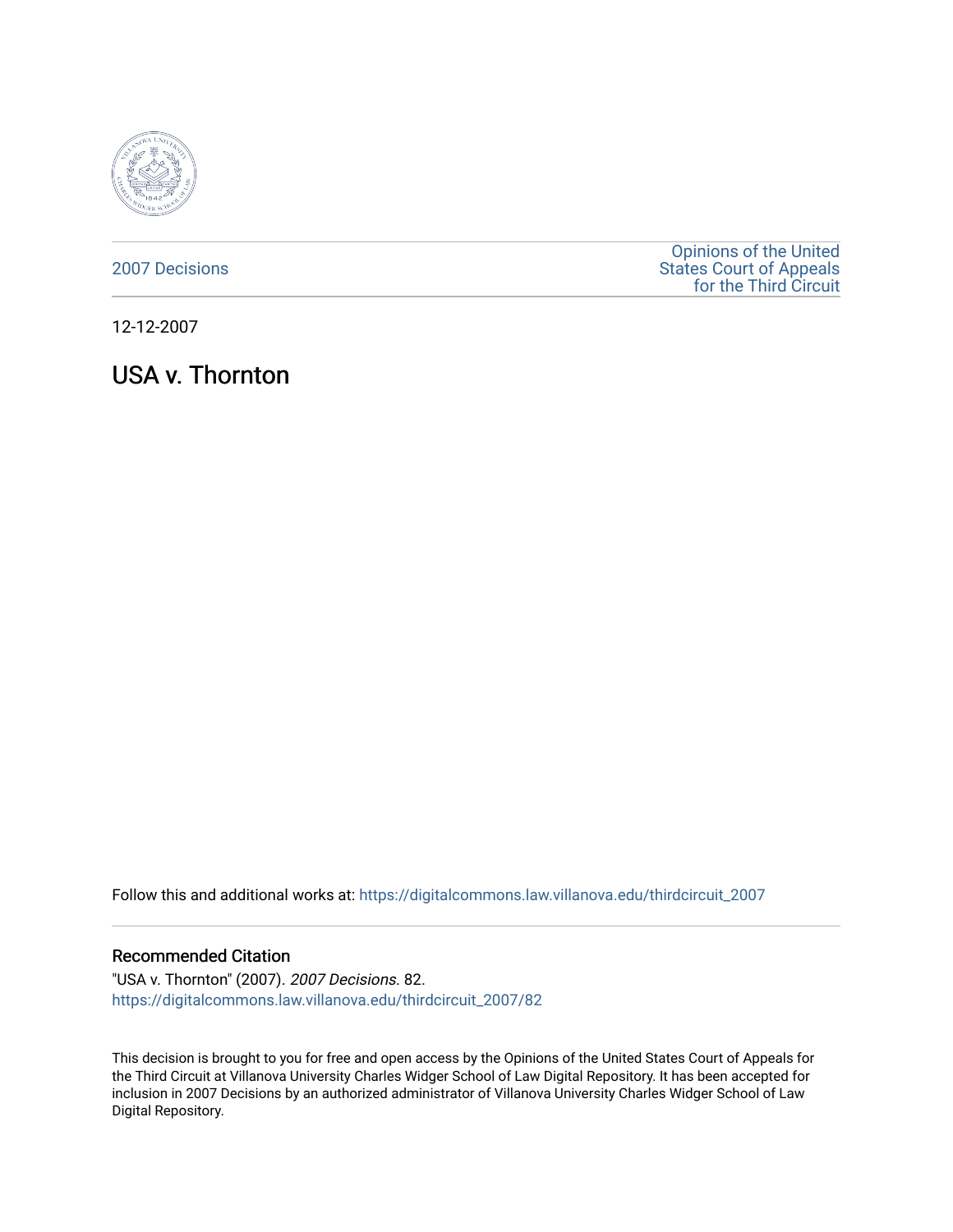### NOT PRECEDENTIAL

# UNITED STATES COURT OF APPEALS FOR THE THIRD CIRCUIT

 $\overline{a}$ 

 $\overline{a}$ 

 $\overline{a}$ 

 $\overline{a}$ 

 $\overline{a}$ 

 $\overline{a}$ 

No. 06-4585

#### UNITED STATES OF AMERICA

v.

THOMAS THORNTON, Appellant

Appeal from the United States District Court for the Western District of Pennsylvania (D.C. Criminal No. 05-cr-00387) District Judge: Honorable Thomas M. Hardiman

Submitted Under Third Circuit LAR 34.1(a) November 2, 2007

Before: RENDELL, WEIS and NYGAARD, Circuit Judges

(Filed December 12, 2007 )

# OPINION OF THE COURT

RENDELL, *Circuit Judge.* 

Appellant Thomas Thornton ("Thornton") appeals the District Court's denial of his

motion for a new trial based upon newly discovered evidence under Federal Rule of

Criminal Procedure 33. He requests that his conviction be vacated and that this matter be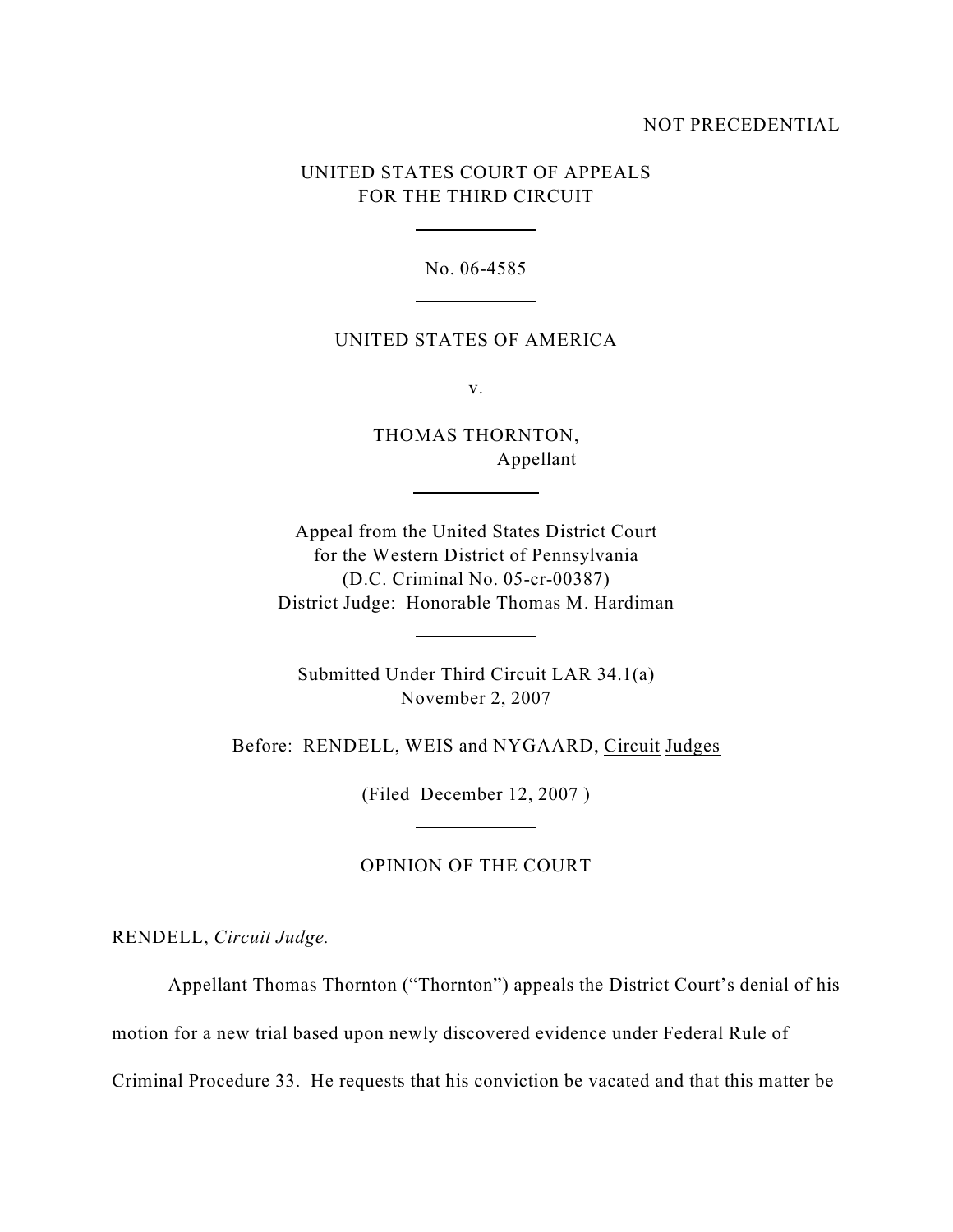remanded for a new trial. Alternatively, Thornton aks that this matter be remanded for a hearing on the motion for a new trial. For the reasons stated below, we will affirm.

## **DISCUSSION**<sup>1</sup>

This case involves a conviction following a bench trial for possession of a firearm by a convicted felon, in violation of 18 U.S.C. 922(g)(1). After a 911 call reporting a robbery, the police conducted a traffic stop of a vehicle, which matched the description of the vehicle involved in the robbery. They observed the front seat passenger (Thornton) dip his shoulder and later discovered a handgun under the front passenger seat. Based on the testimony of eyewitnesses, including police officers who claimed to have seen Thornton in actual or constructive possession of a handgun before, during, and after the robbery, the District Court found Thornton guilty of possession of a firearm by a convicted felon. Shortly after the trial, Thornton moved for a new trial under Federal Rule of Criminal Procedure 33 on the basis of newly discovered evidence, namely a Computer-Aided Dispatch (CAD) report of the 911 call describing the events surrounding the robbery. Thornton argued that the evidence regarding the 911 call, not previously available to him, contradicted the testimony of several witnesses who testified at trial. The District Court denied the motion, and Thornton appealed to this Court.

 $<sup>1</sup>$  As we write for the benefit of the parties alone, we need not undergo a lengthy</sup> recitation of the facts.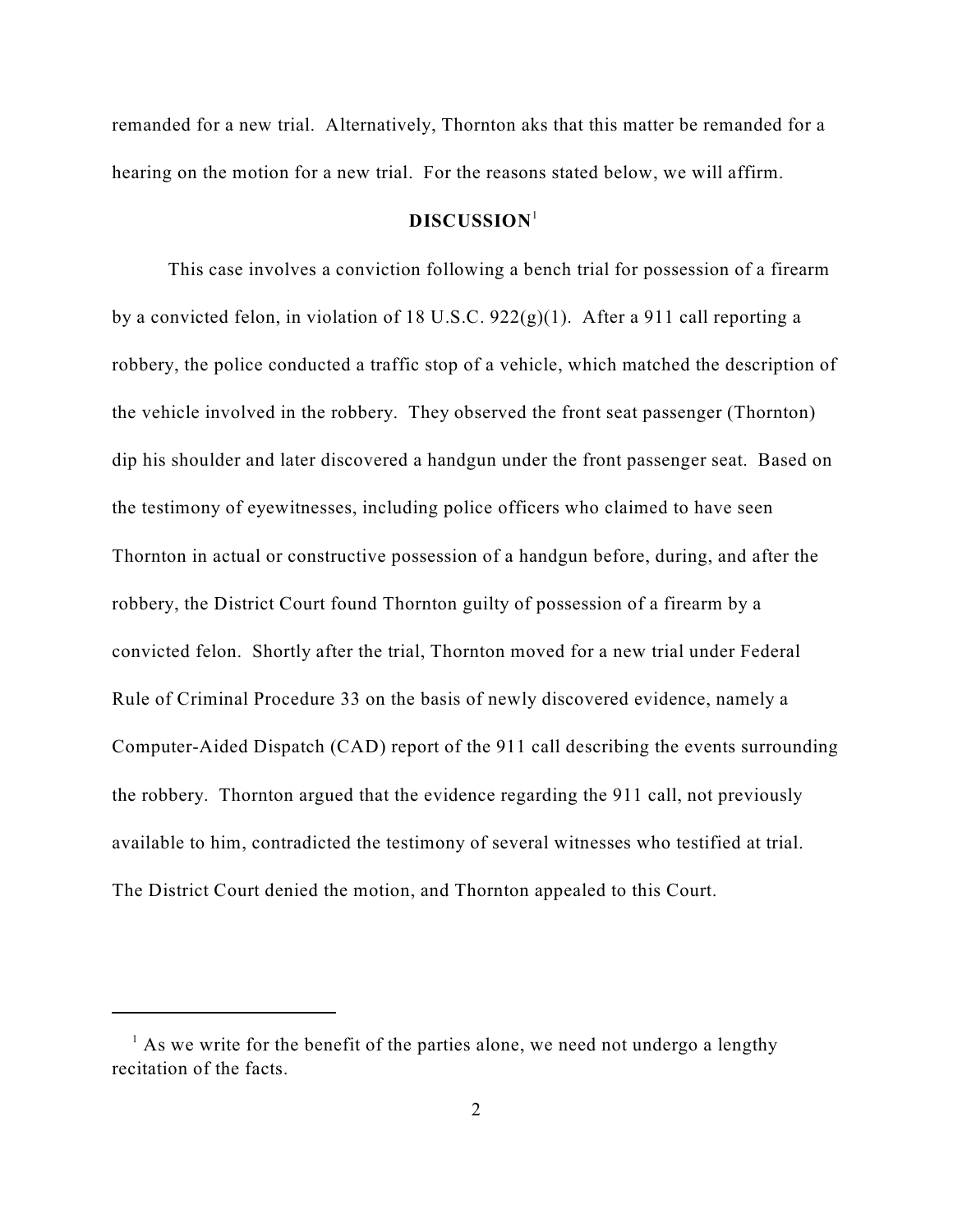We review the District Court's denial for an abuse of discretion.<sup>2</sup> United States v.

*Jasin*, 280 F.3d 355, 360 (3d Cir. 2002). To show an abuse of discretion, Thornton "must

show the district court's action was 'arbitrary, fanciful<sub>[,]</sub> or clearly unreasonable."

*Stecyk v. Bell Helicopter Textron, Inc.*, 295 F.3d 408, 412 (3d Cir.2002) (quoting *Stich v.*

*United States*, 730 F.2d 115, 118 (3d Cir.1984)). We will not disturb a trial court's

exercise of discretion unless "no reasonable person would adopt the district court's view."

*Oddi v. Ford Motor Co.*, 234 F.3d 136, 146 (3d Cir.2000).

In interpreting Rule 33, this Court has held that a district court may grant a new

trial based on newly discovered evidence only if five requirements are met:

(a) the evidence must be in fact, newly discovered, i.e., discovered since the trial; (b) facts must be alleged from which the court may infer diligence on the part of the movant; (c) the evidence relied on, must not be merely cumulative or impeaching; (d) it must be material to the issues involved; and (e) it must be such, and of such nature, as that, on a new trial, the newly discovered evidence would probably produce an acquittal.

*United States v. Iannelli*, 528 F.2d 1290, 1292 (3d Cir. 1976). Although the decision to

grant or deny a motion for a new trial lies within the discretion of the district court, the

movant has a "heavy burden" of proving each of these requirements. *United States v.*

Thornton notes in his brief that if a motion for a new trial is based on a *Brady v.* <sup>2</sup> *Maryland* violation, a district court's conclusions of law are reviewed de novo and the findings of fact are subject to a clearly erroneous review standard. *United States v. Perdomo*, 929 F.2d 967, 969 (3d Cir. 1991). Because Thornton (1) failed to raise *Brady* before the District Court and (2) presents no evidence that the CAD information was known to the Government at any time prior to his trial, we review Thornton's claims outside the *Brady* context.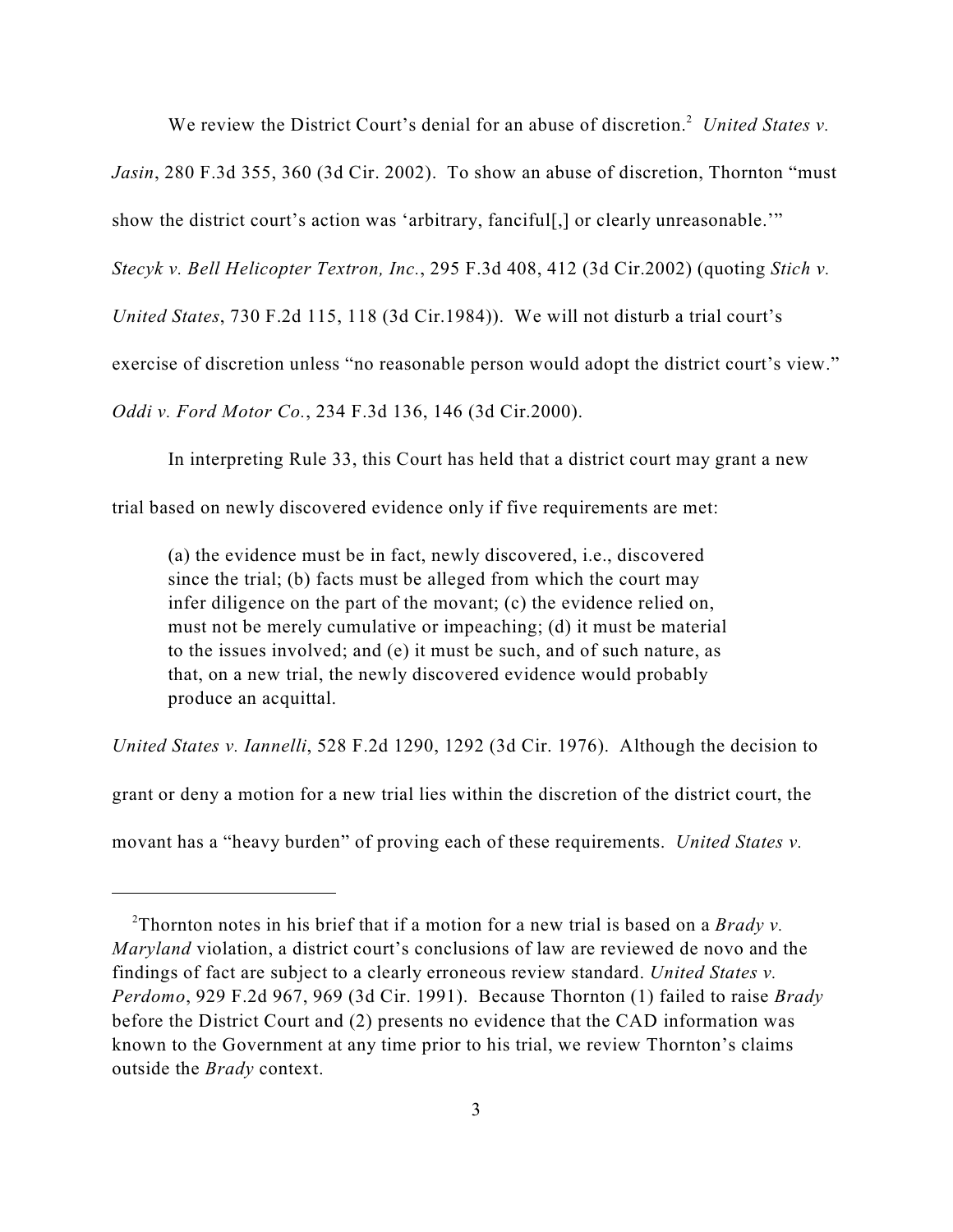*Saada*, 212 F.3d 210, 216 (3d Cir. 2000). The failure of one element is a sufficient basis to deny a motion for a new trial. *Jasin*, 280 F.3d at 365.

Here, the District Court found that the newly discovered evidence would not probably produce an acquittal *and* that Thornton could have discovered the evidence through due diligence. As to the first point, the District Court reasoned that the information in the CAD report would have only aided attempts to impeach the government witnesses who testified regarding the robbery itself, for which Thornton was not charged, rather than those who testified that they observed Thornton's possession of a firearm during the subsequent vehicle stop. Thus, while the CAD report might have provided Thornton with additional modicum of impeachment material, we cannot conclude that such evidence would probably produce an acquittal.<sup>3</sup>

As to the issue of due diligence, the District Court observed that Thornton had hired a private investigator to obtain the relevant 911 audio recording and found that it no longer existed. The District Court concluded that once Thornton and his attorney learned that the 911 audio recording was no longer available, they "reasonably could have asked . . . whether CAD reports were available instead. The fact that 911 operating centers track calls in the form of CAD reports or otherwise could have been discovered through due

<sup>&</sup>lt;sup>3</sup>We note further that because the evidence upon which a defendant bases his motion for a new trial "must not be merely cumulative or *impeaching*," *Cimera*, 459 F.3d at 458 (emphasis added), Thornton's motion independently fails to satisfy the third prong of the *Cimera* analysis in addition to those prongs identified by the District Court.